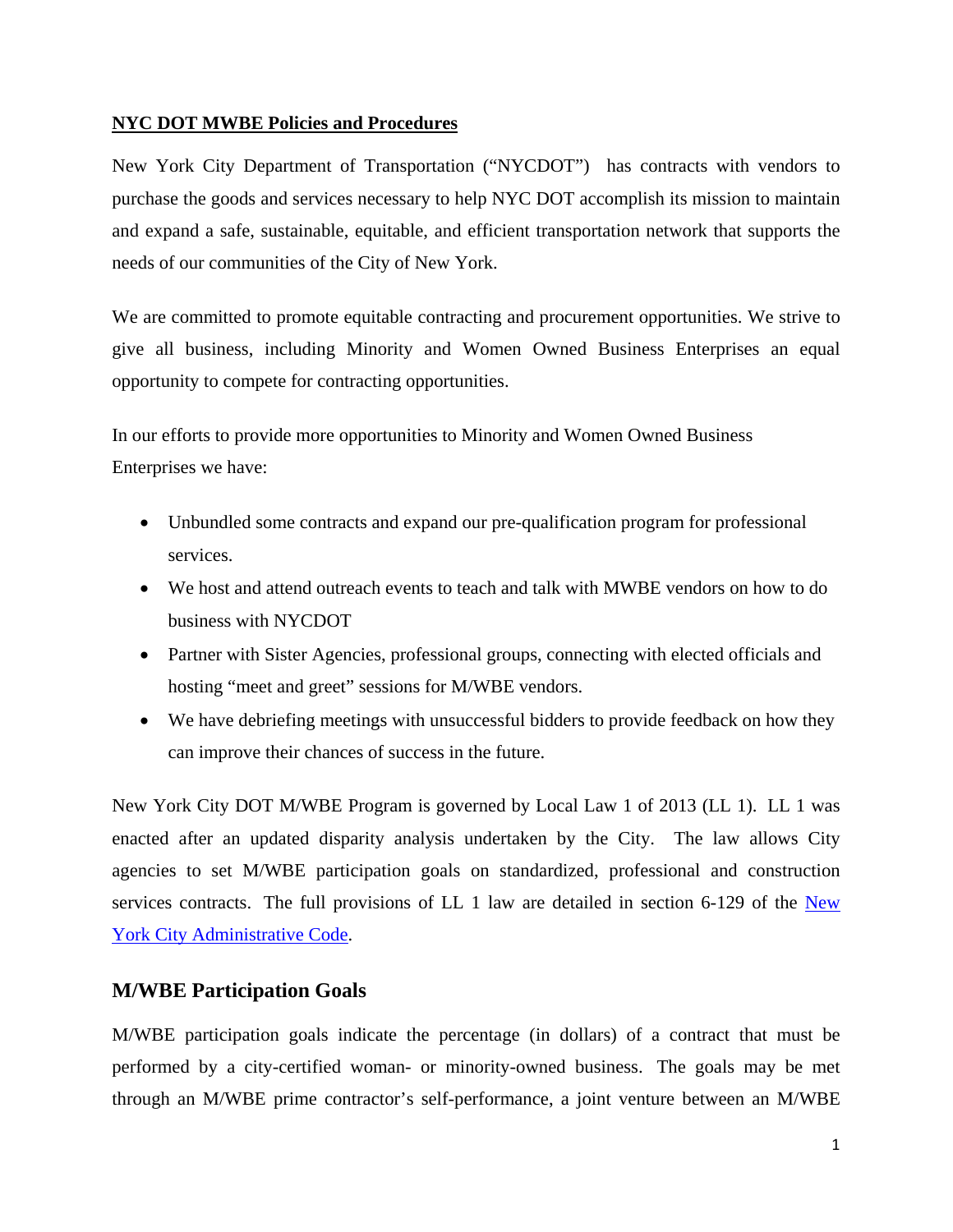and non-M/WBE firm, or through the use of M/WBE subcontractors. Generally, participation goals apply to contracts for standardized, professional and construction services contracts with a history of subcontracting in areas with M/WBE availability. Goals are not required for contracts that are not competitively awarded, are awarded to a nonprofit entity, or those contracts with preemptive state or federal goals.

#### **M/WBE Utilization Plans (Schedule B)**

Solicitations for contracts subject to M/WBE participation goals will include the MWBE Utilization Plan (Schedule B), which details the participation goals set by the contracting agency. Vendors must acknowledge their intention to fulfill the participation goals by signing the Schedule B and indicating how they plan to achieve the goal. Vendors must also indicate the scopes of work they intend to subcontract and the total dollar value they plan to award to M/WBEs.

#### **M/WBE Notice to Prospective Contractors**

Solicitations for contracts subject to M/WBE participation goals will include the M/WBE Notice to All Prospective Contractors ("M/WBE Notice"). The M/WBE Notice provides a brief description of the M/WBE legal requirements, informs contractors that all provisions of the law are incorporated into the proposed contract, and instructs prospective bidders or proposers on where to find the participation goals of the contract, as well as what items must be included with the bid or proposal.

#### **M/WBE Participation Goals & Waivers**

A vendor that plans to submit a bid or proposal in response to a solicitation for a standardized, professional or construction services contract that contains M/WBE participation goals may seek to request a full or partial reduction in the goals by filing a waiver request with the contracting agency during the pre-bid or pre-proposal stage. The agency and MOCS then evaluate the extent to which the vendor's business model and history of subcontracting in the relevant industries is consistent with the request.